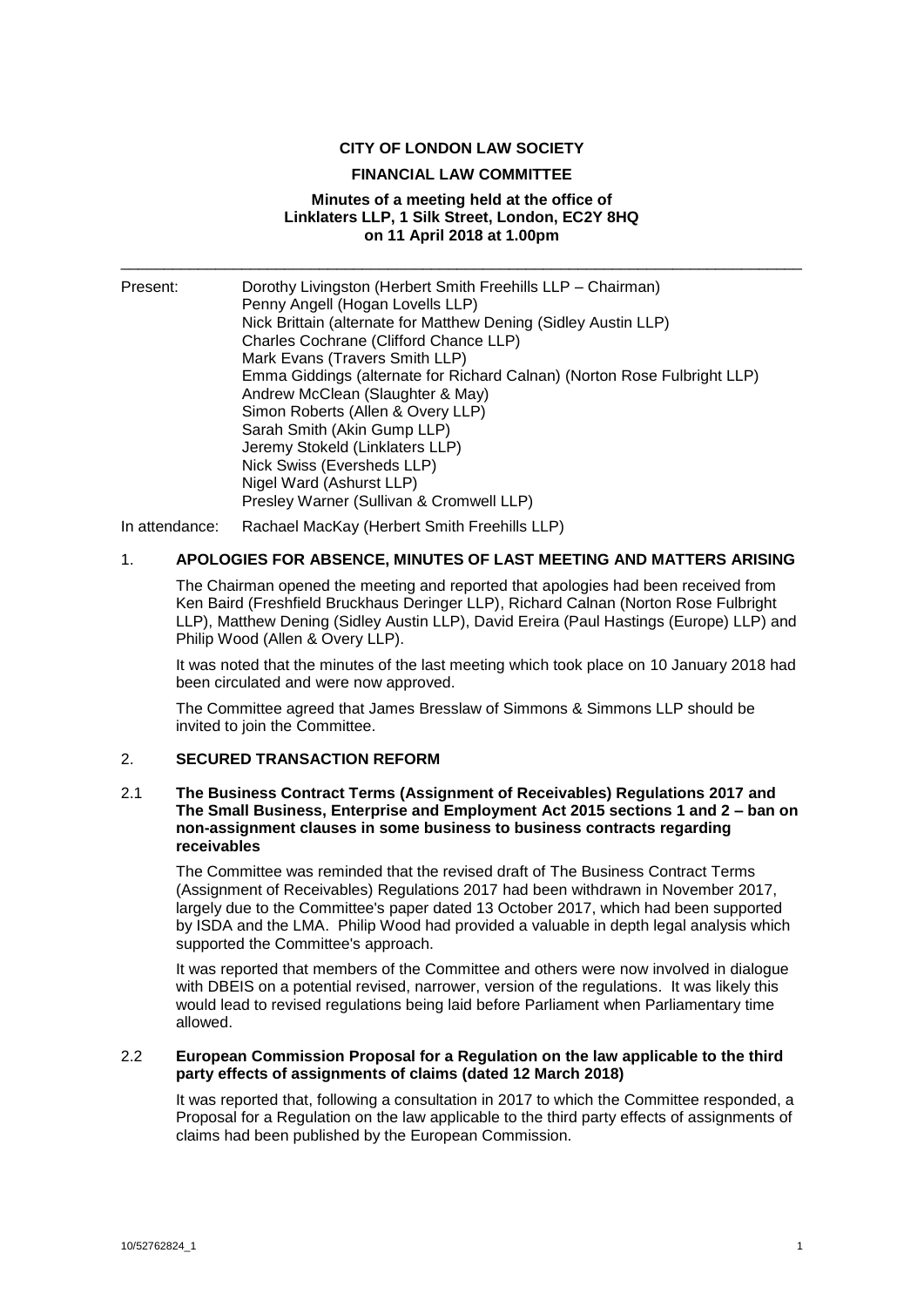Contrary to the Committee's view that the law of the assigned claim would be the most suitable law to govern effects on third parties, the European Commission was proposing that (subject to some specific exceptions, for example, securitisations), the governing law should be the law of the country in which the assignor has its habitual residence at the material time.

The Committee strongly believed that if the proposal proceeds as drafted, this would be likely to be contrary to the parties intentions as it would potentially introduce an additional law into their agreed contractual arrangements, would be difficult to apply, would lead to unnecessary complications, particularly for secondary loans trading, and appeared to be at odds with other conflict of law rules. It was therefore agreed that the Committee should write to the relevant Government department to urge the UK to opt out of the Regulation if the proposal proceeds.

A European Commission communication (dated 12 March 2018) on the law applicable to the proprietary effects of transactions in securities was also noted. This referred to differences in drafting and national interpretation between the Financial Collateral Directive, the Settlement Finality Directive and the Credit Institutions Winding-up Directive in relation to proprietary effects of cross-border transactions in securities, in particular determining where a securities account or financial collateral is "located" or "maintained". Further legislation in this field may result.

## 2.3 **Goods Mortgages to replace Bills of Sale**

The Committee was reminded that the final form Goods Mortgages Bill had been issued by the Law Commission in November 2017, together with a report and proposal for the Treasury to sanction putting the Bill through Parliament using the "uncontroversial" short form process for Law Commission Bills, following which some members of the Committee had met with the Treasury and the Law Commission to discuss the Bill. The Committee did not believe this Bill to be suitable for the short form procedure. Further developments are awaited.

# 2.4 **CLLS Secured Transactions Law Reform/Code**

It was noted that work on the proposed code was continuing.

## 2.5 **UNCITRAL Model Law on Secured Transactions: Guide to Enactment**

The Uncitral Model Law on Secured Transaction: Guide to Enactment was noted.

## 3. **LIBOR – POSSIBLE PLANNED END DECEMBER 2021**

It was reported that the Committee's working party was due to meet again at the end of April and would continue to focus on discussing the impact on legacy contracts of a possible end to LIBOR.

In the meantime, it was noted that various Bank of England LIBOR Committees had been set up.

## 4. **INTRAGROUP GUARANTEES, INTRAGROUP LOANS AND ICAEW AND ICAS GUIDANCE ON DISTRIBUTIONS** (**TECH 02/17BL APRIL 2017 – SECTIONS 9.45 TO 9.68)**

It was reported that draft papers prepared by the CLLS Company Law Committee and Law Society joint working party had recently been sent to the ICAEW for review. Next steps for this Committee would be discussed once the outcome of this was known. Amendments to the papers to make them suitable for publication were discussed.

## 5. **PROPOSAL FOR A NEW REGISTER OF BENEFICIAL OWNERS OF OVERSEAS COMPANIES WHICH OWN UK PROPERTY OR PARTICIPATE IN UK GOVERNMENT PROCUREMENT**

It was reported that, following a call for evidence in April 2017, the Government had recently announced its intention to publish, before the summer recess, a draft Bill regarding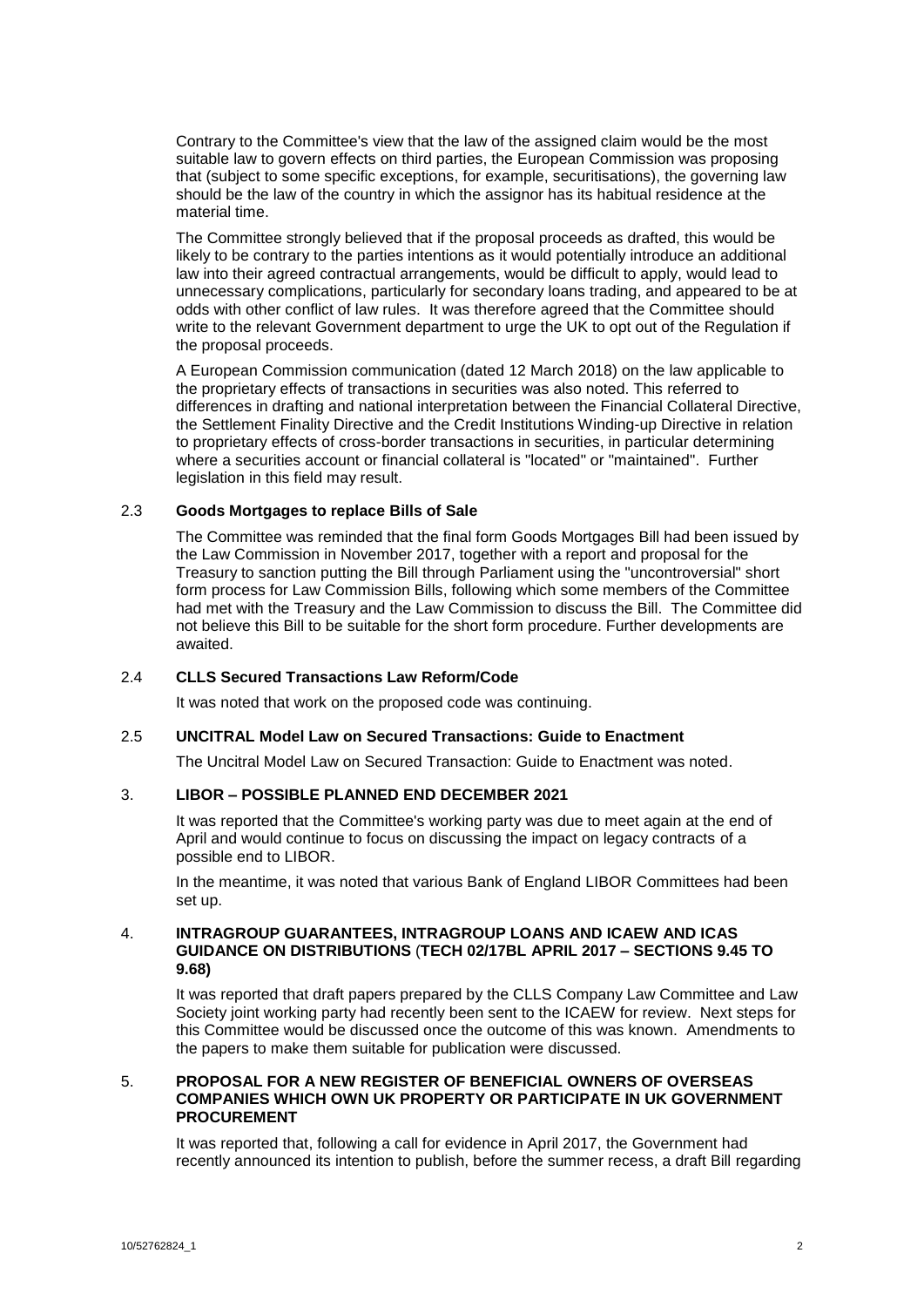a new register of beneficial owners of overseas companies, with the intention of the register being operational in 2021. The Committee was reminded that it had supported the LMA's response to the call for evidence. The Committee would review the draft Bill when available with a view to assessing the impact on lenders and security.

# 6. **PRA CONSULTATION PAPER CP6/18 (DATED FEBRUARY 2018): CREDIT RISK MITIGATION: ELIGIBILITY OF GUARANTEES AS UNFUNDED CREDIT PROTECTION**

It was reported that the PRA had recently launched a consultation on proposed changes to Supervisory Statement (SS) 17/13 "Credit risk mitigation" to clarify what contracts are eligible to be treated as guarantees for credit risk mitigation under Part Three Title II Chapter 4 of the Capital Requirements Regulation (575/2013).

It was explained that the main issue was the proposal that eligibility would be linked to payment under a guarantee being made "in a timely manner", meaning that the pay out should be made without delay and within days (not weeks or months). It was noted, however, that there are strong guarantees (eg ECAs and credit insurance) which typically will only pay out after a few months.

Whilst it was acknowledged that the PRA's proposal may cause issues for the market, this was largely a matter of policy, not a legal issue. Therefore, it was felt that other industry bodies may be better placed to respond to the consultation and that this Committee might consider supporting other responses.

It was also noted that the PRA consultation appeared to include proposals which could widen the scope of legal opinions required in this context. This would be considered further to see if it merited a separate response from the Committee.

It was noted that the consultation closes on 16 May 2018.

# 7. **BREXIT**

## 7.1 **UK Withdrawal from European Union**

It was noted that the Withdrawal Agreement and Implementation Bill is expected to be passed in April or May 2018 and that statutory instruments on financial services are expected to be released from the time the bill reaches the statute book.

## 7.2 **Financial Markets Law Committee letter dated 19 March 2018 to the Ministry of Justice regarding judicial interpretation**

A letter from the Financial Markets Law Committee (**FMLC**) to the Ministry of Justice dated 19 March which draws attention to potential legal uncertainties arising from provisions in clause 6 of the European Union (Withdrawal) Bill, which will, post-Brexit, govern the interpretation by the UK courts of EU concepts, was noted.

## 8. **COMPETITION**

# 8.1 **European Commission Management Plan 2017 – Syndicated lending**

Nothing further to report. The Committee would keep a watching brief.

## 9. **FINANCIAL STABILITY: EU BANK RECOVERY AND RESOLUTION DIRECTIVE, ARTICLE 55 – CONTRACTUAL RECOGNITION OF BAIL-IN**

## 9.1 **Resolvability of Too Big to Fail Financial Institutions – BRRD Proposed Moratoria**

Proposals changed with changes in the EU presidency. The Committee supported ISDA's view that the prospect of longer or multiple moratoria would be counter-productive both for the individual reconstruction and for the markets, in which the affected institution traded.

## 9.2 **Article 55 and EBA Regulatory Technical Standards**

The Committee would continue to support ISDA's work on this point.